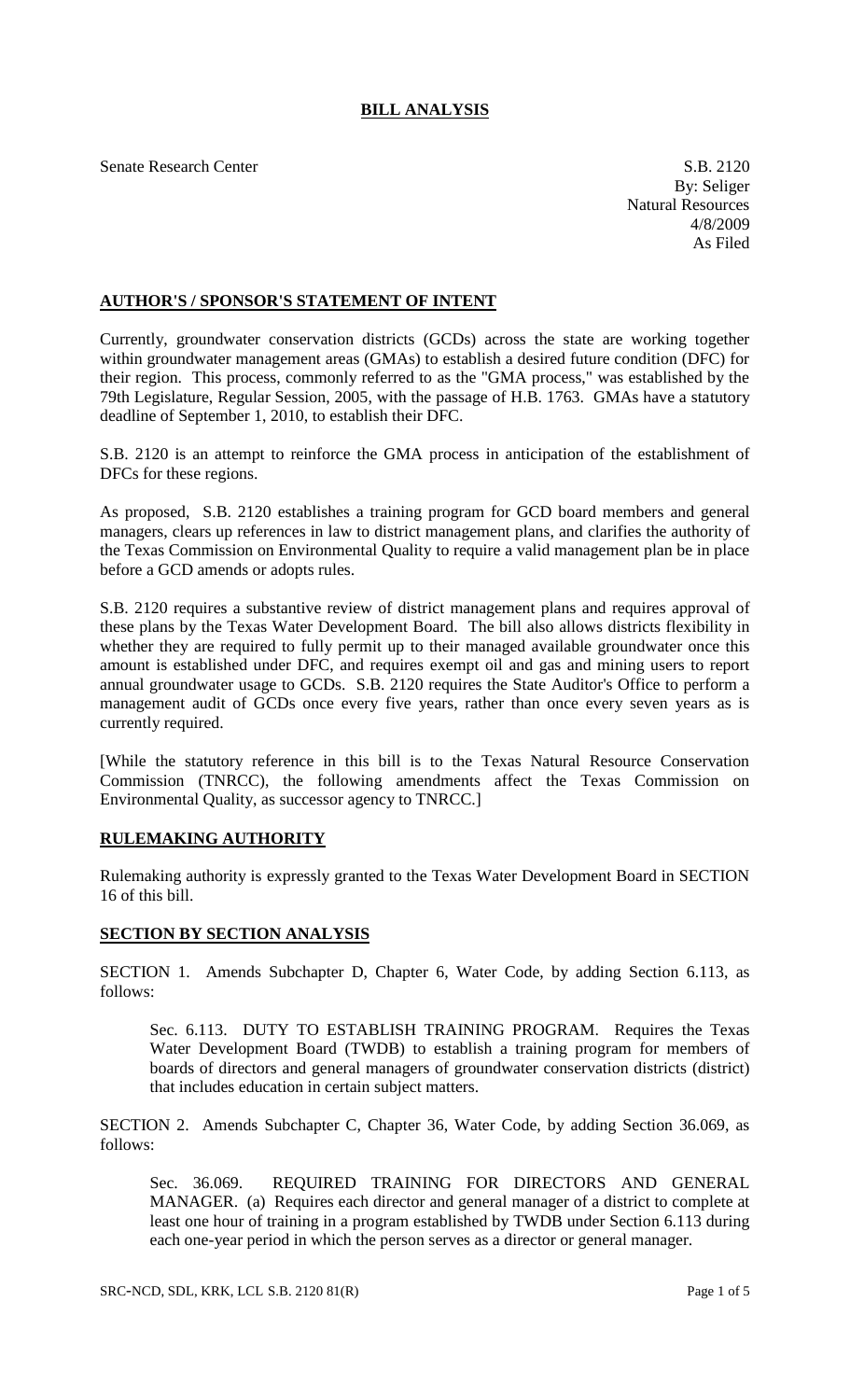(b) Requires TWDB or other entity providing the training to provide a certificate of course completion to persons who complete the training required by this section. Requires a district to maintain and make available for public inspection the record of its directors' and general manager's completion of the training.

(c) Provides that the failure of one or more of a district's directors or its general manager to complete the training required by this section does not affect the validity of an action taken by the district.

SECTION 3. Amends the heading to Section 36.1071, Water Code, to read as follows:

Sec. 36.1071. DISTRICT MANAGEMENT PLAN.

SECTION 4. Amends Section 36.1071, Water Code, by amending Subsections (a)-(c), (f), and (g), and adding Subsection (i), as follows:

(a) Requires the district, following notice and hearing, in coordination with surface water management entities on a regional basis, to develop a management plan, rather than a comprehensive management plan, that addresses certain management goals. Makes a nonsubstantive change.

(b) Requires the district management plan, rather than a district management plan, or any amendments to the district management plan, to be developed using the district's best available data and forwarded to the regional water planning group for use in their planning process. Makes a conforming change. Deletes text relating to the plan being developed by the district.

(c) Requires TNRCC and TWDB to provide technical assistance to a district in the development of the district management plan, rather than management plan, required under Subsection (a) which is authorized to include, if requested by the district, a preliminary review and comment on the plan prior to final approval by TWDB. Requires TCEQ, if such review and comment by TNRCC is requested, to provide comment not later than 30 days from the date the request is received.

(f) Requires the district to adopt rules necessary to implement the district management plan. Prohibits the district, prior to the development of the district's first management plan and approval of that plan under Section 36.1072, from adopting rules other than rules pertaining to the registration and interim permitting of new and existing wells and rules governing spacing and procedure before the district's board. Prohibits the district from adopting any rules limiting the production of wells, except rules requiring that groundwater produced from a well be put to a nonwasteful, beneficial use. Authorizes the district to accept applications for permits under Section 36.113 (Permits For Wells; Permit Amendments), provided the district does not act on any such application until the district's management plan is approved as provided in Section 36.1072. Makes conforming changes.

(g) Makes conforming changes.

(i) Prohibits the district, after the first district management plan is adopted, from amending rules, repealing rules, or adopting new rules unless its management plan has been approved and is in effect as provided in Section 36.1072. Authorizes TNRCC to take action under Section 36.303 (Action by Commission) if a district amends, repeals, or adopts a rule without an approved district management plan.

SECTION 5. Amends Section 36.1072, Water Code, as follows:

Sec. 36.1072. New heading: TEXAS WATER DEVELOPMENT BOARD REVIEW AND APPROVAL OF DISTRICT MANAGEMENT PLAN. (a) Defines "development board" as TWDB. Requires a district, not later than three years after the creation of the district or, if the district required confirmation, after the election confirming the district's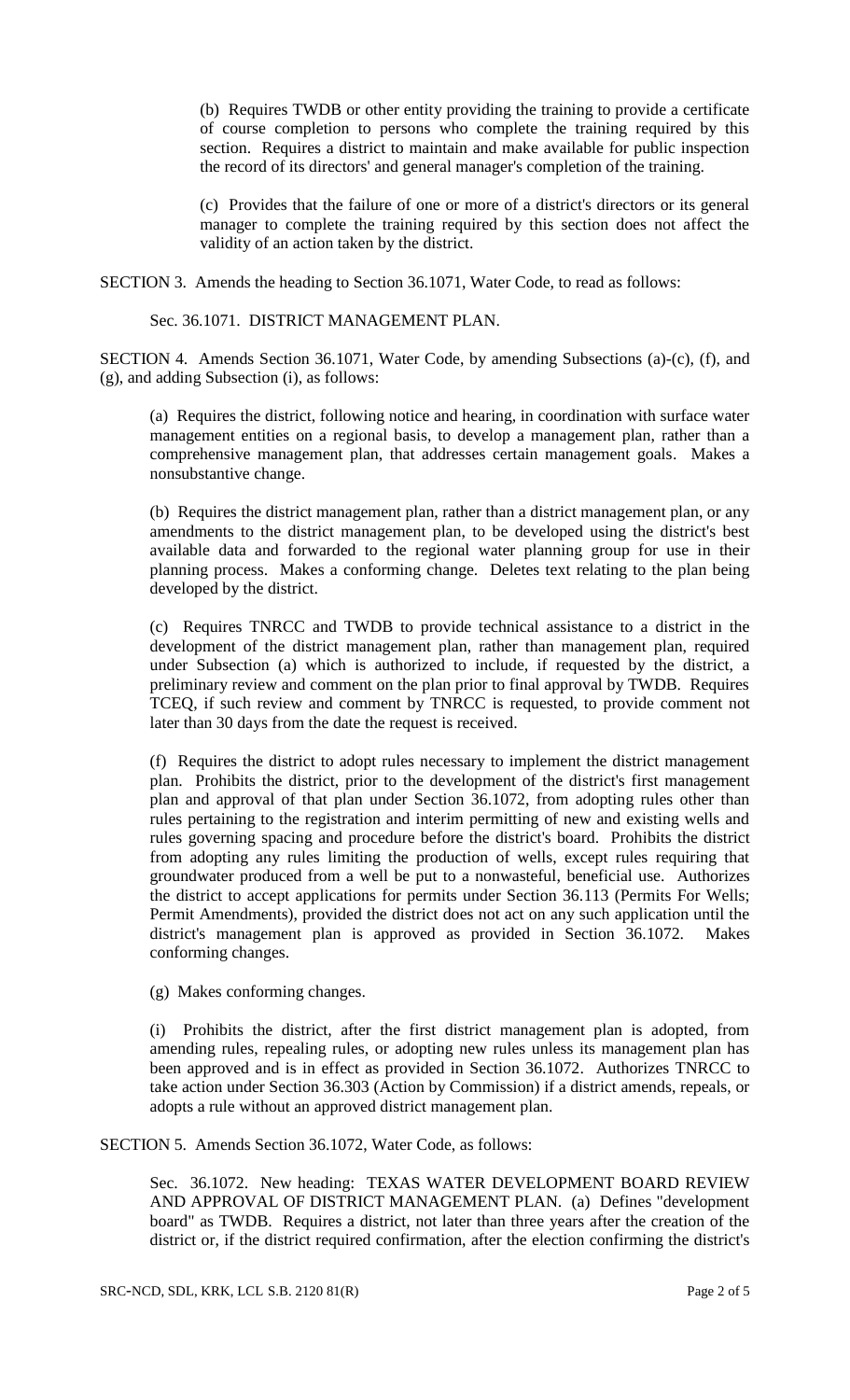creation, to submit the district management plan required under Section 36.1071 to the executive administrator for review and approval.

(b) Requires the executive administrator, within 60 days of receipt of a district management plan adopted under Section 36.1071, readopted under Subsection (g) or (i), rather than (e) or  $(g)$ , of this section, or amended under Section 36.1073, to approve the district management plan if the plan is administratively complete. Provides that a management plan is administratively complete when it contains the information required to be submitted under Section 36.1071(a) and (e). Authorizes the executive administrator to waive, rather than determine whether conditions justify waiver of, the requirements under Section 36.1071(e)(4) if the executive administrator determines that conditions justify the waiver. Makes conforming and nonsubstantive changes.

(c) Provides that once the executive administrator has granted administrative approval to, rather than approved, a management plan, the executive director may not revoke but may require, revisions to the approved groundwater conservation district management plan as provided by Subsection (g). Authorizes the executive administrator, once the executive administrator has granted administrative approval to a management plan, to request additional information from the district if the information is necessary to clarify, modify, or supplement previously submitted material. Deletes text regarding a request for additional information not rendering the management plan unapproved.

(d) Requires the executive administrator, not later than the 60th day after the date of the administrative approval of a district management plan under Subsection (c), to perform a substantive review of the plan and request additional information from the district, request that the district make substantive changes to the plan, or recommend approval of the plan.

(e) Requires TWDB, if the executive administrator recommends approval of a district management plan under Subsection (d), to review the plan, conduct a hearing on the plan, and either approve or reject the plan.

(f) Provides that a district management plan takes effect on approval by TWDB, rather than the executive administrator or, if appealed, on approval by TWDB.

(g) Redesignates Subsection (e) as Subsection (g). Authorizes the district to review the district management plan annually and requires the district to review and readopt the plan with or without revisions at least once every five years. Provides that approval of the preceding district management plan remains in effect until the district fails to timely readopt a district management plan; the district fails to timely submit the district's readopted management plan to the executive administrator for administrative approval under Subsection (b); or TWDB, rather than the executive administrator, determines under Subsection (e) that the readopted district management plan does not meet the requirements for approval, and the district has exhausted all appeals. Deletes existing text providing that the district has exhausted all appeals to TWDB or appropriate court. Makes nonsubstantive changes.

(h) Redesignates Subsection (f) as Subsection (h). Requires TWDB, rather than the executive administrator, if TWDB does not approve the district management plan, to provide to the district, in writing, the reasons TWDB does not approve, rather than the reasons for the action. Authorizes the district, not later than the 180th day after the date a district receives notice that TWDB has not approved the district management plan, rather than that the plan has not been approved, to submit a revised management plan for review and approval. Authorizes the district, if TWDB decides not to approve the revised district management plan, rather than approve the management plan on appeal, to request that the conflict be mediated. Deletes existing text authorizing the executive administrator's decision to be appealed to TWDB. Makes conforming and nonsubstantive changes.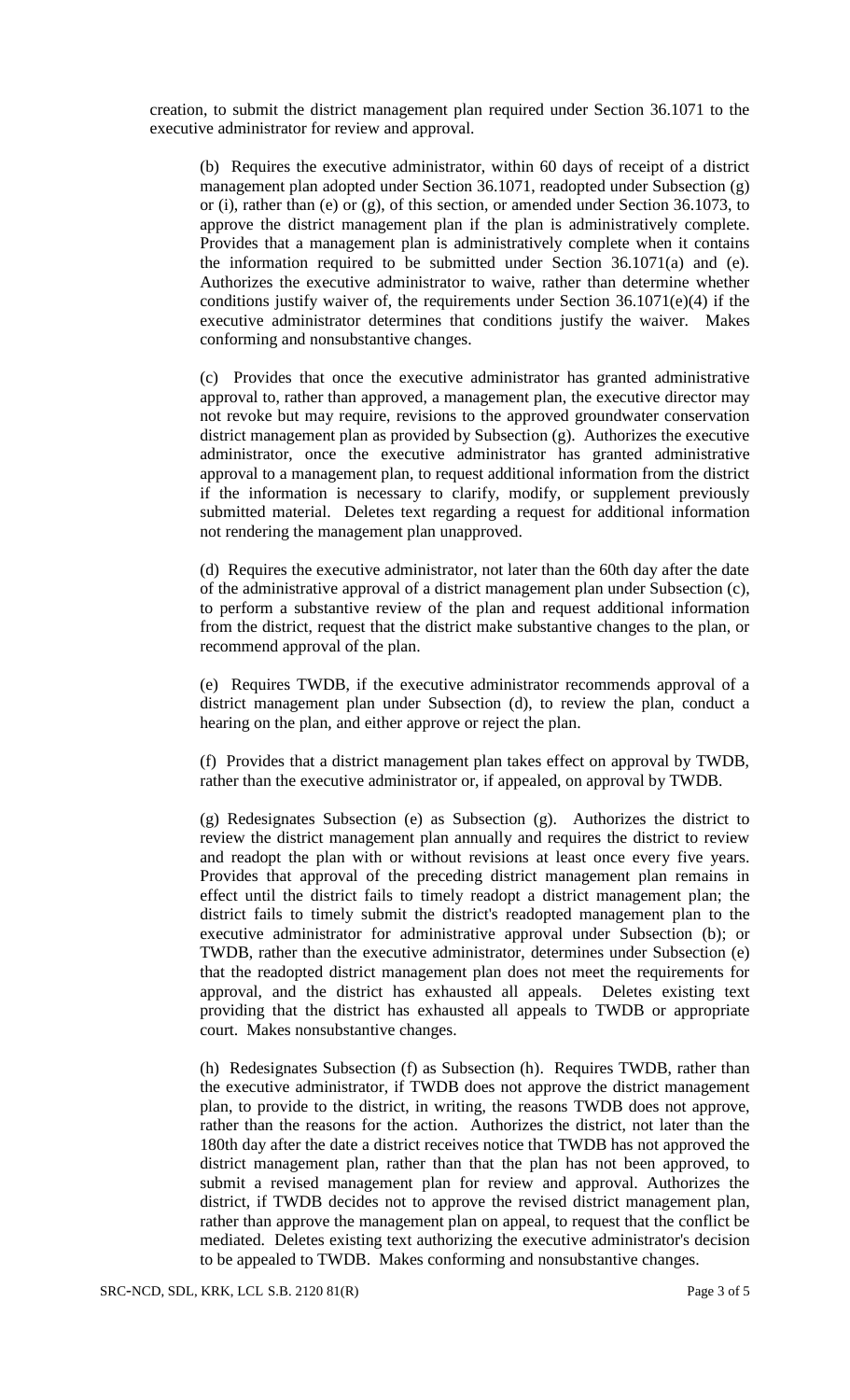(i) Redesignates Subsection (g) as Subsection (i). Deletes existing text defining "development board." Makes conforming and nonsubstantive changes.

SECTION 6. Amends Section 36.1073, Water Code, as follows:

Sec. 36.1073. New heading: AMENDMENT TO DISTRICT MANAGEMENT PLAN. Requires that any amendment to a district management plan be submitted to the executive administrator within 60 days following adoption of the amendment by the district's board. Requires the executive administrator and TWDB to review and approve any amendment that substantially affects the district management plan in accordance with the procedures established under Section 36.1072. Makes nonsubstantive changes.

SECTION 7. Amends Sections 36.108(b), (c), and (n), Water Code, as follows:

(b) Requires each district, if two or more districts are located within the boundaries of the same management area, to forward a copy of the district's management plan to the other districts in the management area. Deletes existing text requiring each district, if two or more districts are located within the boundaries of the same management area, to prepare a comprehensive management plan as required by Section 36.1071 covering that district's respective territory. Deletes existing text requiring each district, on completion and approval of the plan as required by Section 36.1072, to forward a copy of the new or revised management plan to the other districts in the management area. Makes a conforming change.

(c) Makes conforming changes.

(n) Requires the districts to prepare revised conditions, rather than a revised plan, in accordance with TWDB recommendations and hold, after notice, at least one public hearing at a central location in the groundwater management area (GMA).

SECTION 8. Amends Section 36.1132, Water Code, to authorize a district, rather than requiring a district to the extent possible, to issue permits up to the point that the total volume of groundwater permitted equals the managed available groundwater, if administratively complete permit applications are submitted to the district.

SECTION 9. Amends Section 36.116(b), Water Code, to authorize the district, in promulgating any rules limiting groundwater production, to preserve historic or existing use before the effective date of the rules to the maximum extent practicable consistent with the district's management plan, rather than comprehensive management plan, under Section 36.1071 and as provided by Section 36.113 (Permits For Wells; Permit Amendments).

SECTION 10. Amends Section 36.117, Water Code, by adding Subsection (e-1), to require an operator of a water well exempt under Subsection (b)(2) (relating to the drilling of a water well used solely to supply water for a rig that is actively engaged in drilling or exploration operations for an oil or gas well) or (3) (relating to the drilling of a water well authorized under a permit) to annually report to the district for each exempt well the total amount of groundwater withdrawn during the year.

SECTION 11. Amends Section 36.207, Water Code, to authorize a district to use funds obtained from permit fees collected pursuant to the special law governing the district for any purpose consistent with the district's certified management plan, rather than certified water management plan, including, without limitation, making grants, loans, or contractual payments to achieve, facilitate, or expedite reductions in groundwater pumping or the development or distribution of alternative water supplies.

SECTION 12. Amends Section 36.301, Water Code, as follows:

Sec. 36.301. New heading: FAILURE TO SUBMIT A DISTRICT MANAGEMENT PLAN. Requires TNRCC, if a district, rather than TWDB, fails to submit a management plan or to receive certification of its management plan under Section 36.1072, or fails to

SRC-NCD, SDL, KRK, LCL S.B. 2120 81(R) Page 4 of 5